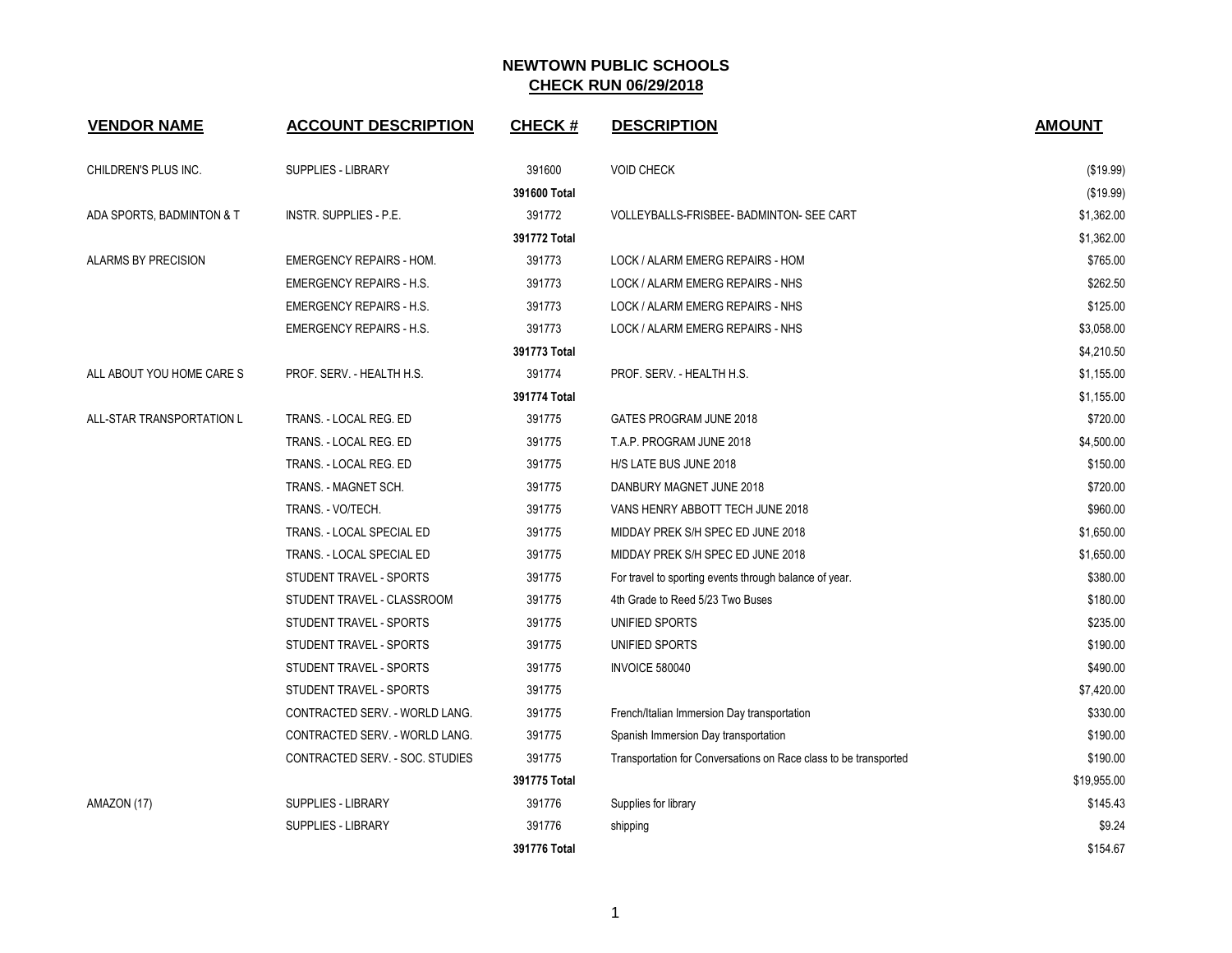| <b>VENDOR NAME</b>                   | <b>ACCOUNT DESCRIPTION</b>      | <b>CHECK#</b> | <b>DESCRIPTION</b>                                 | <b>AMOUNT</b> |
|--------------------------------------|---------------------------------|---------------|----------------------------------------------------|---------------|
| AMAZON (9)                           | INSTR. SUPPLIES - CLASSROOM     | 391777        | <b>YEARBOOK</b>                                    | \$59.96       |
|                                      | INSTR. SUPPLIES - CLASSROOM     | 391777        | <b>GREENHOUSE</b>                                  | \$24.71       |
|                                      | INSTR. SUPPLIES - CLASSROOM     | 391777        | <b>OFFICE</b>                                      | \$66.33       |
|                                      | INSTR. SUPPLIES - CLASSROOM     | 391777        | <b>GREENHOUSE</b>                                  | \$12.79       |
|                                      | INSTR. SUPPLIES - CLASSROOM     | 391777        | <b>GREENHOUSE</b>                                  | \$154.64      |
|                                      | INSTR. SUPPLIES - CLASSROOM     | 391777        | <b>TECH CLUB</b>                                   | \$19.99       |
|                                      | INSTR. SUPPLIES - CLASSROOM     | 391777        | <b>GRAPHICS</b>                                    | \$123.05      |
|                                      | INSTR. SUPPLIES - CLASSROOM     | 391777        | <b>GREENHOUSE</b>                                  | \$47.51       |
|                                      | INSTR. SUPPLIES - CLASSROOM     | 391777        | <b>GREENHOUSE</b>                                  | \$39.64       |
|                                      |                                 | 391777 Total  |                                                    | \$548.62      |
| ARTISTIC DESIGNS LLC                 | <b>B&amp;G CONTRACTED SERV.</b> | 391778        | TREE WORK DUE TO STORM DAMAGE - MG / NMS           | \$3,250.00    |
|                                      |                                 | 391778 Total  |                                                    | \$3,250.00    |
| ASSOCIATED REFUSE HAULERS            | <b>REFUSE REMOVAL</b>           | 391779        | <b>EXTRA DUMPSTER - NHS</b>                        | \$248.15      |
|                                      |                                 | 391779 Total  |                                                    | \$248.15      |
| AT&T MOBILITY                        | <b>TELEPHONE &amp; CABLE</b>    | 391780        | MOBIL PHONE 2017/18                                | \$132.96      |
|                                      |                                 | 391780 Total  |                                                    | \$132.96      |
| AUTO HOME COMMERCIAL                 | <b>EMERGENCY REPAIRS - HOM.</b> | 391781        | PA SYSTEM / CLOCK REPAIRS - HOM                    | \$290.06      |
|                                      |                                 | 391781 Total  |                                                    | \$290.06      |
| AYOUB, CHRISTINA                     | STAFF TRAVEL - PUPIL SERV.      | 391782        | <b>TRAVEL</b>                                      | \$30.96       |
|                                      |                                 | 391782 Total  |                                                    | \$30.96       |
| <b>BLICK ART MATERIALS</b>           | OTHER SUPPLIES - STAFF DEVELOP. | 391783        | ART (87876)                                        | \$157.20      |
|                                      |                                 | 391783 Total  |                                                    | \$157.20      |
| BOOKSOURCE, THE                      | TEXTBOOKS - CLASSROOM           | 391784        | Classroom library books, see attached, no shipping | \$149.66      |
| BOOKSOURCE, THE                      | TEXTBOOKS - CLASSROOM           | 391784        | Classroom library books, see attached, no shipping | \$147.77      |
|                                      | TEXTBOOKS - CLASSROOM           | 391784        | Classroom library, see attached, no shipping       | \$137.96      |
|                                      |                                 | 391784 Total  |                                                    | \$435.39      |
| <b>BOYS &amp; GIRLS VILLAGE INC.</b> | TUITION - OUT-OF-DISTRICT       | 391785        | TUITION - OUT-OF-DISTRICT                          | \$5,850.00    |
|                                      | TUITION - OUT-OF-DISTRICT       | 391785        | TUITION - OUT-OF-DISTRICT                          | \$250.00      |
|                                      |                                 | 391785 Total  |                                                    | \$6,100.00    |
| <b>BRACKSIECK, JILL</b>              | INSTR. SUPPLIES - CLASSROOM     | 391786        | SUPPLIES FOR SCIENCE BOARDS                        | \$30.94       |
|                                      |                                 | 391786 Total  |                                                    | \$30.94       |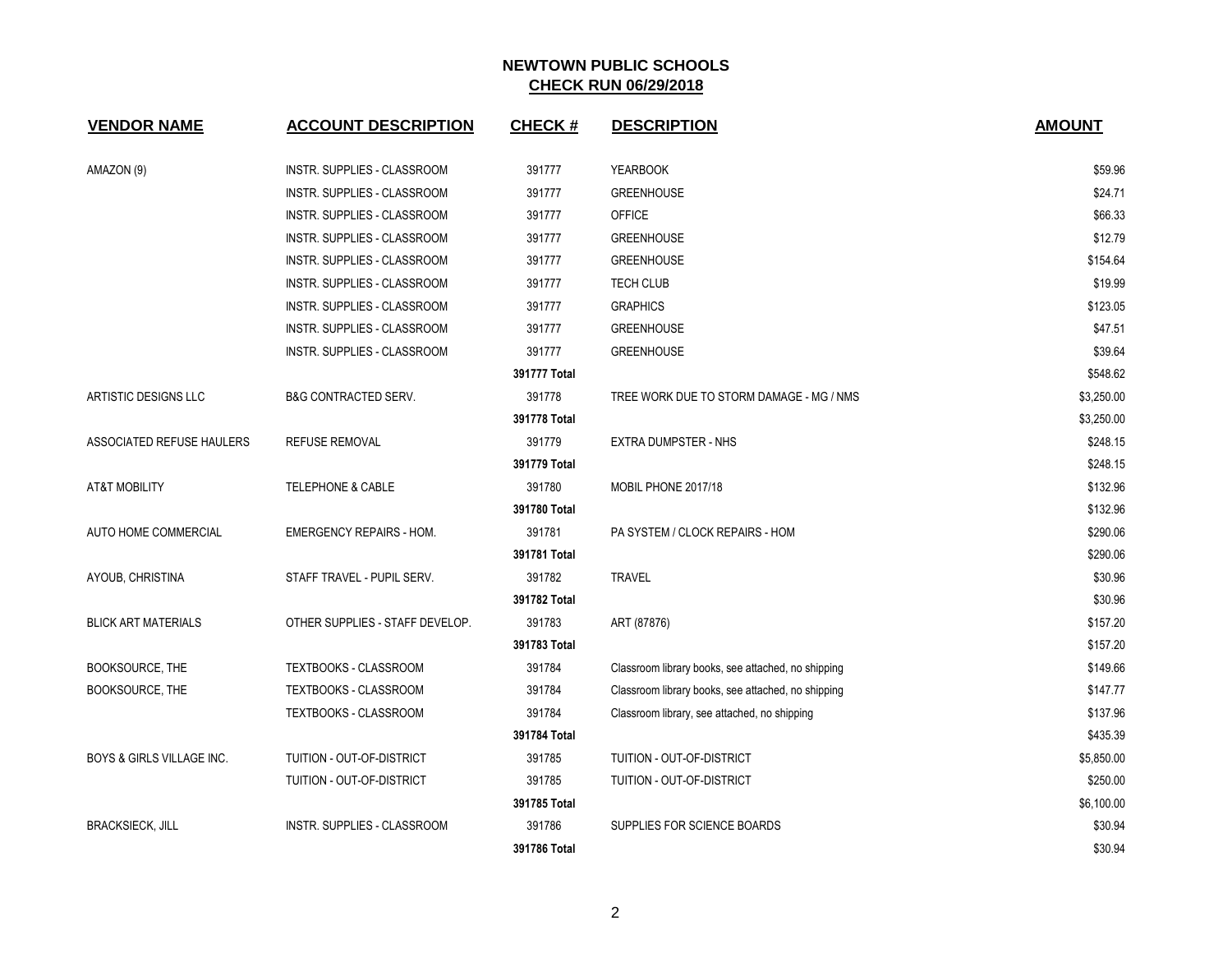| <b>VENDOR NAME</b>               | <b>ACCOUNT DESCRIPTION</b>          | <b>CHECK#</b> | <b>DESCRIPTION</b>                                                      | <b>AMOUNT</b> |
|----------------------------------|-------------------------------------|---------------|-------------------------------------------------------------------------|---------------|
| <b>BROCKETT, EUGENIA</b>         | STAFF TRAVEL - PUPIL SERV.          | 391787        | TRAVEL JUNE 2018                                                        | \$64.31       |
|                                  |                                     | 391787 Total  |                                                                         | \$64.31       |
| <b>BROOKS ENVIRONMENTAL CONS</b> | PROF. SERV. - B. & G.               | 391788        | ASBESTOS DESIGNATED PERSON 2017-2018                                    | \$850.00      |
|                                  | PROF. SERV. - B. & G.               | 391788        | ASBESTOS DESIGNATED PERSON 2017-2018                                    | \$850.00      |
|                                  |                                     | 391788 Total  |                                                                         | \$1,700.00    |
| <b>BRYMER, MELISSA</b>           | PROF. SERV. - SUPER.                | 391789        | Consultation for Family Assistance Coordinator - 2017-18 school year    | \$3,400.00    |
|                                  |                                     | 391789 Total  |                                                                         | \$3,400.00    |
| <b>BUCCI, MARLENE</b>            | STAFF TRAIN. - PUPIL SERV.          | 391790        | CPI INSTRUCTION NOV AND JANUARY                                         | \$265.63      |
|                                  |                                     | 391790 Total  |                                                                         | \$265.63      |
| CAREY WIPER & SUPPLY CO.         | <b>B&amp;G SUPPLIES - CUSTODIAL</b> | 391791        | ALL AMERICAN PREMIER, EVOLVO2 - CUST SUPPLIES                           | \$1,461.69    |
|                                  |                                     | 391791 Total  |                                                                         | \$1,461.69    |
| CARTISANO, ELIZABETH JEAN        | STAFF TRAVEL - INFO. TECH.          | 391792        | Intradistrict travel between buildings                                  | \$30.41       |
|                                  |                                     | 391792 Total  |                                                                         | \$30.41       |
| CENGAGE LEARNING INC             | SUPPLIES - LIBRARY                  | 391793        | See attached list of print and ebooks in the Novels for Students series | \$2,304.60    |
|                                  | SUPPLIES - LIBRARY                  | 391793        | S&H 19.95                                                               | \$26.34       |
|                                  |                                     | 391793 Total  |                                                                         | \$2,330.94    |
| <b>CIAC</b>                      | CONTRACTED SERV. - SPORTS           | 391794        | <b>SPRING ENTRY FEES</b>                                                | \$728.00      |
|                                  |                                     | 391794 Total  |                                                                         | \$728.00      |
| CLARK, EDWARD                    | <b>B&amp;G SUPPLIES - CUSTODIAL</b> | 391795        | SHOES (80674)                                                           | \$143.57      |
|                                  |                                     | 391795 Total  |                                                                         | \$143.57      |
| <b>COLLECTIVE SYSTEMS</b>        | <b>B&amp;G CONTRACTED SERV.</b>     | 391796        | HOM PA/PUBLIC ADDRESS SYSTEMAS PER QUOTE #1153                          | \$6,595.00    |
|                                  |                                     | 391796 Total  |                                                                         | \$6,595.00    |
| COMPUTER LOGIC GROUP             | CONTRACTED SERV. - INFO. TECH.      | 391797        | <b>CM</b>                                                               | (\$1,000.00)  |
|                                  | CONTRACTED SERV. - INFO. TECH.      | 391797        | <b>TRACKER</b>                                                          | \$1,000.00    |
|                                  | CONTRACTED SERV. - INFO. TECH.      | 391797        | Logical Attendance Tracker 3.0 base on 3025 Students                    | \$2,722.50    |
|                                  | CONTRACTED SERV. - INFO. TECH.      | 391797        | Maintenance & Support based on 4600 Students                            | \$972.40      |
|                                  | CONTRACTED SERV. - INFO. TECH.      | 391797        | (4) hours training online for Logical Attendance Tracker 3.0            | \$750.00      |
|                                  |                                     | 391797 Total  |                                                                         | \$4,444.90    |
| CONNEC-TO-TALK                   | PROF. SERV. - PSYCH/MED. EVAL.      | 391798        | ABA SERV 06/18-06/26/18                                                 | \$1,880.00    |
|                                  |                                     | 391798 Total  |                                                                         | \$1,880.00    |
| CONNECTICUT STAGE SUPPLY         | CONTRACTED SERV. - CLASSRM          | 391799        | For stage rental for Moving Up per attached invoice. OK to pay.         | \$1,025.00    |
|                                  |                                     | 391799 Total  |                                                                         | \$1,025.00    |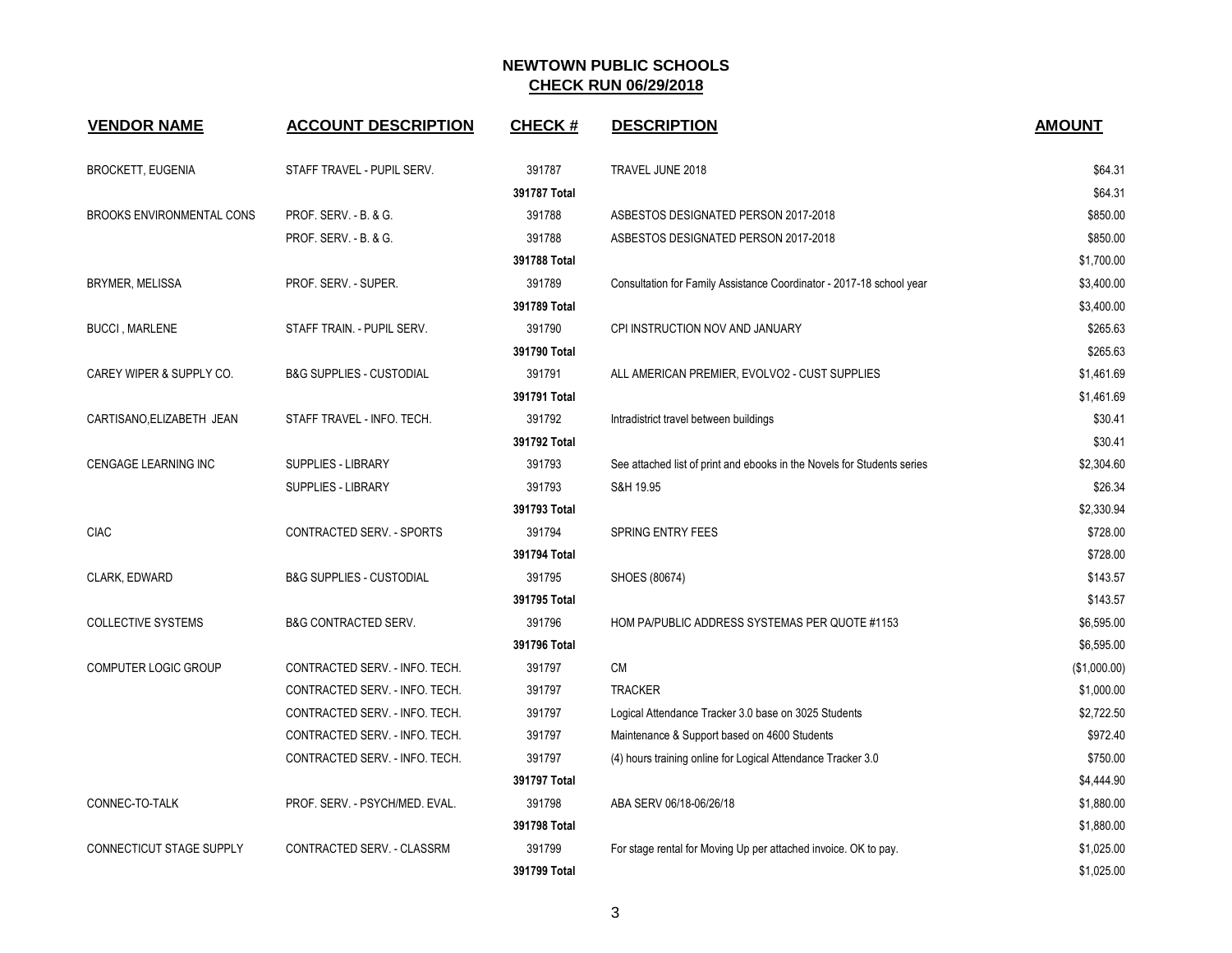| <b>VENDOR NAME</b>             | <b>ACCOUNT DESCRIPTION</b>     | <b>CHECK#</b> | <b>DESCRIPTION</b>                                  | <b>AMOUNT</b> |
|--------------------------------|--------------------------------|---------------|-----------------------------------------------------|---------------|
| CONNOR, LAUREN                 | STAFF TRAVEL - SP. ED. PREK-8  | 391800        | TRAVEL JUNE 2018                                    | \$31.50       |
|                                |                                | 391800 Total  |                                                     | \$31.50       |
| CONRON, NANCY                  | STAFF TRAVEL - STAFF DEVELOP.  | 391801        | TRAVEL JUNE 2018                                    | \$26.98       |
|                                |                                | 391801 Total  |                                                     | \$26.98       |
| DELL MARKETING L.P.            | EQUIPMENT - INFO. TECH.        | 391802        | Dell Optiplex 3050 SFFQUOTE 3000026096001.1CO Staff | \$4,222.61    |
|                                | OFF. SUPPLIES - BUS. SERV.     | 391802        | Dell Optiplex 3050 SFF - Purchasing agent CO        | \$603.23      |
|                                |                                | 391802 Total  |                                                     | \$4,825.84    |
| DEVINE, PAUL                   | STAFF TRAVEL - B & G ADMIN.    | 391803        | TRAVEL JUNE 2018                                    | \$115.98      |
|                                |                                | 391803 Total  |                                                     | \$115.98      |
| EAST RIVER ENERGY INC.         | FUEL OIL - H.                  | 391804        | OIL 2516.8 GAL HAW                                  | \$5,877.59    |
|                                | FUEL OIL - RIS.                | 391804        | OIL 3,000. GAL RIS                                  | \$7,006.03    |
|                                | FUEL OIL - HOM.                | 391804        | JUNE OIL DELIVERY FOR HOM                           | \$15,094.71   |
|                                |                                | 391804 Total  |                                                     | \$27,978.33   |
| <b>EASTERN WATER SOLUTIONS</b> | B. & G. REPAIRS - HOM.         | 391805        | WELL PUMP LINE REPAIRS - HOM                        | \$708.30      |
|                                |                                | 391805 Total  |                                                     | \$708.30      |
| ECKHARDT, KURT                 | <b>INSTR. SUPPLIES - MUSIC</b> | 391806        | <b>BAND DONUTS</b>                                  | \$203.30      |
|                                |                                | 391806 Total  |                                                     | \$203.30      |
| <b>EDADVANCE</b>               | CONTRACTED SERV. - SUPER.      | 391807        | <b>WCSA AWARDS</b>                                  | \$781.00      |
|                                | TRANS. - LOCAL SPECIAL ED      | 391807        | ACCESS MAY 2018                                     | \$90.00       |
|                                | TRANS. - OUT-OF-DISTRICT       | 391807        | TRANS MAY 2018                                      | \$94,596.35   |
|                                | TUITION - OUT-OF-DISTRICT      | 391807        | TUITION - OUT-OF-DISTRICT                           | \$495.00      |
|                                |                                | 391807 Total  |                                                     | \$95,962.35   |
| ESPITEE, KRISTEN               | STAFF TRAVEL - SP. ED. PREK-8  | 391808        | TRAVEL 05/29-06/22/18                               | \$126.99      |
|                                |                                | 391808 Total  |                                                     | \$126.99      |
| EVERSOURCE (ELEC-BOE)          | ELECTRICITY - H.               | 391809        | ELEC 51084633023 29920.00 KWH                       | \$5,238.86    |
|                                | ELECTRICITY - S.H.             | 391809        | JUNE ELECTRIC SUPPLY                                | \$14,786.09   |
| EVERSOURCE (ELEC-BOE)          | ELECTRICITY - M.G.             | 391809        | ELEC 51171733009/21434.60 KWH                       | \$3,515.72    |
|                                | ELECTRICITY - HOM.             | 391809        | JUNE ELECTRIC SUPPLY                                | \$9,370.94    |
|                                | ELECTRICITY - H.S.             | 391809        | ELEC 51318375011 3731.00 KWH                        | \$503.56      |
|                                | ELECTRICITY - H.S.             | 391809        | <b>ELEC 20.00 KWH</b>                               | \$45.98       |
|                                |                                | 391809 Total  |                                                     | \$33,461.15   |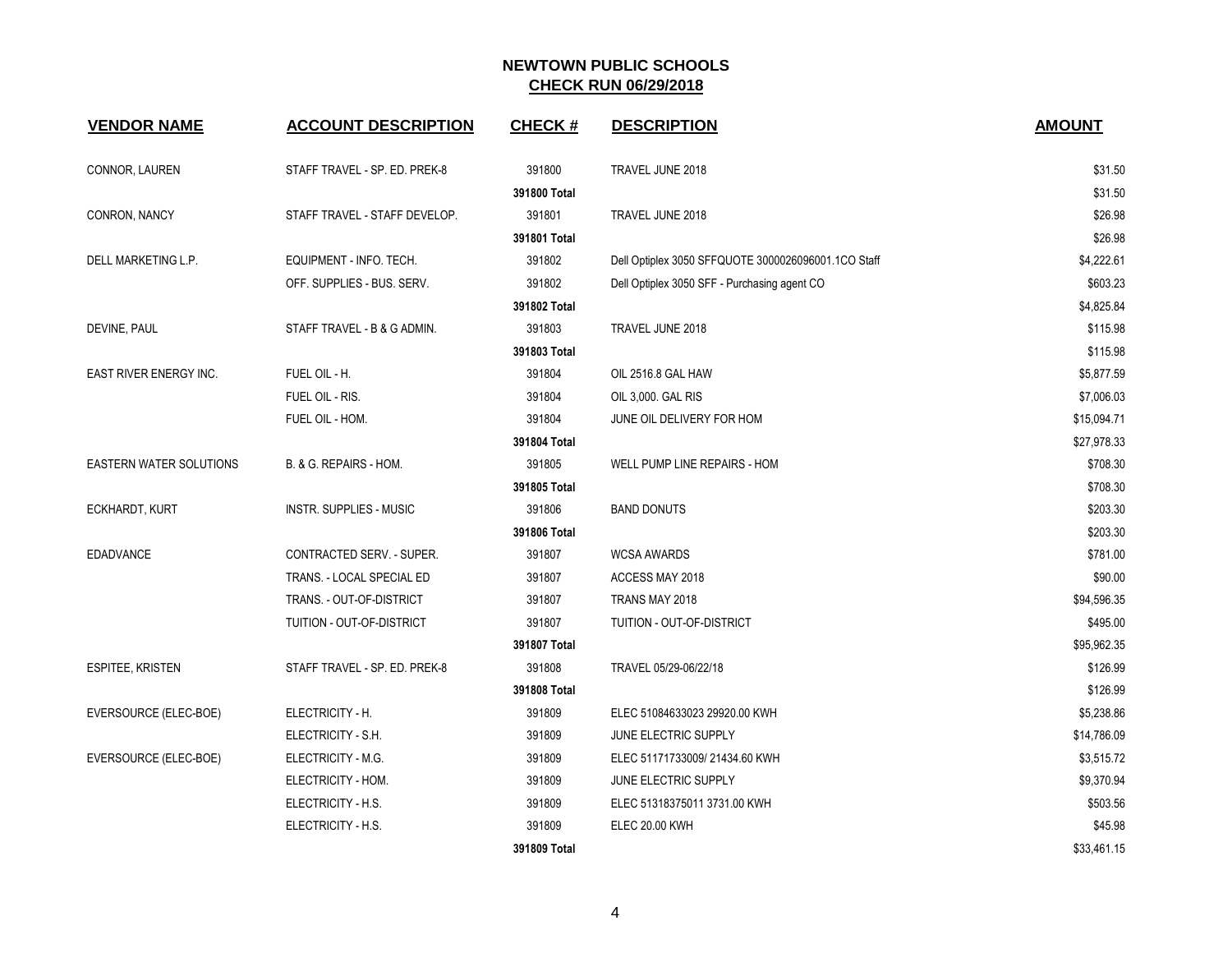| <b>VENDOR NAME</b>           | <b>ACCOUNT DESCRIPTION</b>          | <b>CHECK#</b> | <b>DESCRIPTION</b>                                             | <b>AMOUNT</b> |
|------------------------------|-------------------------------------|---------------|----------------------------------------------------------------|---------------|
| EVERSOURCE (GAS-BOE)         | PROPANE & NATURAL GAS - H.S.        | 391810        | GAS 57379855042 135.10 CCF                                     | \$219.07      |
|                              |                                     | 391810 Total  |                                                                | \$219.07      |
| <b>GAINES, CARLEN</b>        | OFF. SUPPLIES - INFO. TECH.         | 391811        | <b>WORK LUNCH</b>                                              | \$39.92       |
|                              | STAFF TRAVEL - INFO. TECH.          | 391811        | Intradistrict travel between buildings                         | \$8.13        |
|                              | STAFF TRAVEL - INFO. TECH.          | 391811        | Intradistrict travel between buildings                         | \$25.62       |
|                              |                                     | 391811 Total  |                                                                | \$73.67       |
| GIETZEN, CELINE              | <b>INSTR. SUPPLIES - MUSIC</b>      | 391812        | Preparatory Level - Violin                                     | \$14.95       |
|                              | <b>INSTR. SUPPLIES - MUSIC</b>      | 391812        | Level 1 Violin                                                 | \$14.95       |
|                              | <b>INSTR. SUPPLIES - MUSIC</b>      | 391812        | Preparatory Level - Viola                                      | \$14.95       |
|                              | <b>INSTR. SUPPLIES - MUSIC</b>      | 391812        | Level 1 Viola                                                  | \$14.95       |
|                              | <b>INSTR. SUPPLIES - MUSIC</b>      | 391812        | Preparatory Level Cello                                        | \$14.95       |
|                              | <b>INSTR. SUPPLIES - MUSIC</b>      | 391812        | Level 2 Cello                                                  | \$15.95       |
|                              | <b>INSTR. SUPPLIES - MUSIC</b>      | 391812        | <b>Preparatory Level Bass</b>                                  | \$14.95       |
|                              | <b>INSTR. SUPPLIES - MUSIC</b>      | 391812        | Level 2 Bass                                                   | \$15.95       |
|                              | INSTR. SUPPLIES - MUSIC             | 391812        | Shipping                                                       | \$6.75        |
|                              |                                     | 391812 Total  |                                                                | \$128.35      |
| <b>GLOBAL MECHANICAL LLC</b> | <b>EMERGENCY REPAIRS - H.S.</b>     | 391813        | F WING PUMP REPAIR - NHS                                       | \$1,148.00    |
|                              |                                     | 391813 Total  |                                                                | \$1,148.00    |
| GOMBOS, KATHLEEN             | STAFF TRAVEL - ADMIN.               | 391814        | NAESP CONF FLIGHT                                              | \$233.39      |
|                              |                                     | 391814 Total  |                                                                | \$233.39      |
| <b>GOPHER</b>                | INSTR. SUPPLIES - P.E.              | 391815        | FLEECE BALL- FLAG BELT SYSTEM- SHILED SPEED CONTROL BALLS      | (\$82.08)     |
|                              | INSTR. SUPPLIES - P.E.              | 391815        | FLEECE BALL- FLAG BELT SYSTEM- SHILED SPEED CONTROL BALLS      | \$98.90       |
|                              |                                     | 391815 Total  |                                                                | \$16.82       |
| <b>GRAINGER</b>              | <b>INSTR. SUPPLIES - SPORTS</b>     | 391816        | Replace Flag at Stadium - Inv#9809924757 (1) 4x6 American Flag | \$64.53       |
|                              |                                     | 391816 Total  |                                                                | \$64.53       |
| HALL, MAUREEN                | STAFF TRAIN. - PUPIL SERV.          | 391817        | CONSULTATION FOR PD DEVELOPMENT FOR PARA AND SPEC ED STAFF     | \$4,490.62    |
|                              |                                     | 391817 Total  |                                                                | \$4,490.62    |
| <b>HUGGLER ROB</b>           | <b>B&amp;G SUPPLIES - CUSTODIAL</b> | 391818        | SHOES (80674)                                                  | \$150.00      |
|                              |                                     | 391818 Total  |                                                                | \$150.00      |
| HUGH'S MECHANICAL EQUIPMENT  | PROF. SERV. - B. & G.               | 391819        | UNDERGROUND TANK INSPECTIONS (BILLED MONTHLY)                  | \$1,350.00    |
|                              |                                     | 391819 Total  |                                                                | \$1,350.00    |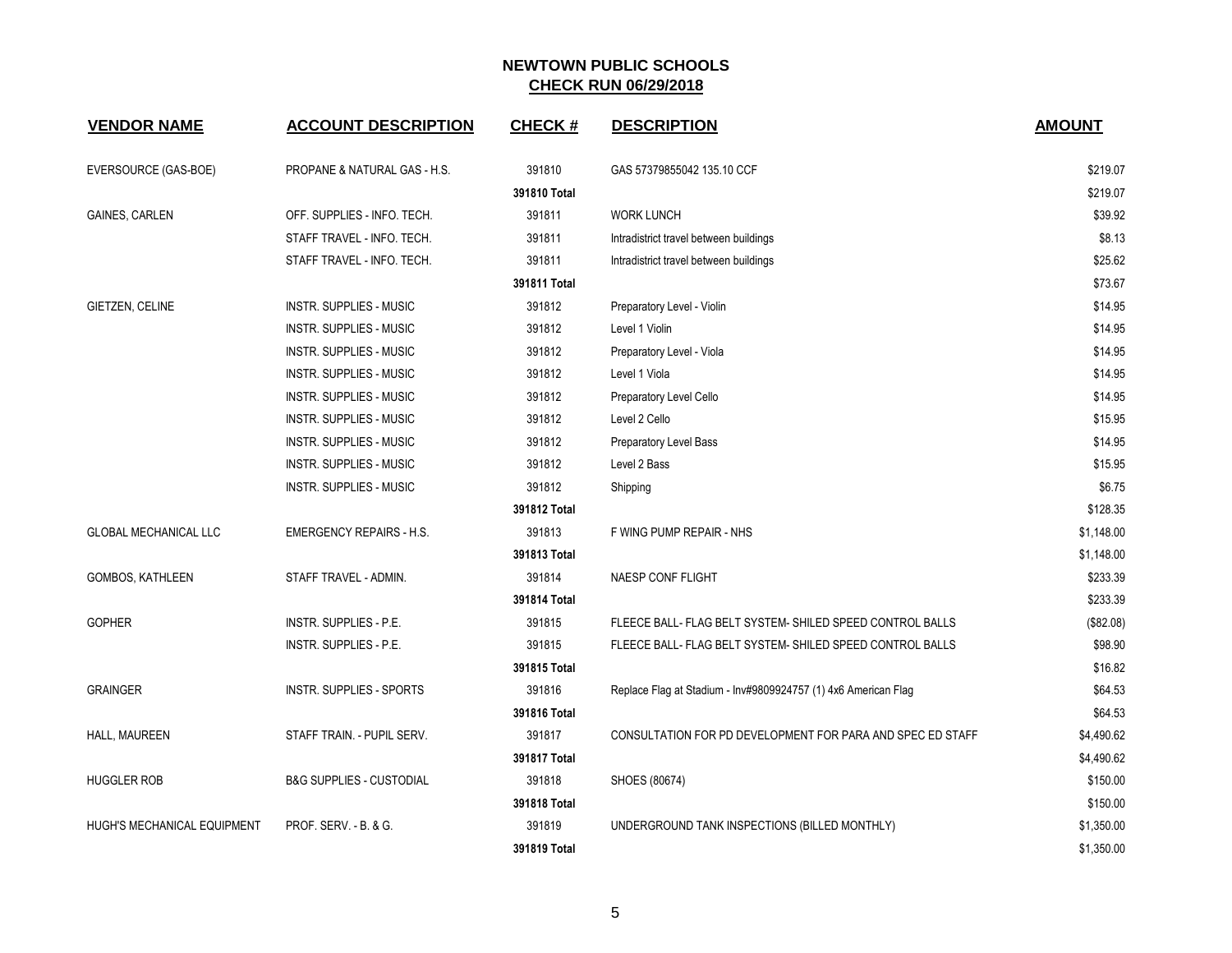| <b>VENDOR NAME</b>         | <b>ACCOUNT DESCRIPTION</b>          | <b>CHECK#</b> | <b>DESCRIPTION</b>                                                    | <b>AMOUNT</b> |
|----------------------------|-------------------------------------|---------------|-----------------------------------------------------------------------|---------------|
| HUSSEY SEATING COMPANY     | B. & G. REPAIRS - H.S.              | 391820        | GYM WALL PADS REPAIR - NHS                                            | \$470.00      |
|                            | <b>EMERGENCY REPAIRS - H.S.</b>     | 391820        | <b>BBALL BACKSTOP REPAIR - NHS</b>                                    | \$2,450.00    |
|                            | <b>EMERGENCY REPAIRS - H.S.</b>     | 391820        | <b>BBALL BACKSTOP REPAIR - NHS</b>                                    | \$500.00      |
|                            |                                     | 391820 Total  |                                                                       | \$3,420.00    |
| IMTI                       | STAFF TRAIN. - B&G ADMIN.           | 391821        | ELECTRICAL CLASS - J. BAILEY                                          | \$98.00       |
|                            |                                     | 391821 Total  |                                                                       | \$98.00       |
| INSTITUTE OF PROFESSIONAL  | PROF. SERV. - PSYCH/MED. EVAL.      | 391822        | PROF. SERV. - PSYCH/MED. EVAL.                                        | \$10,200.00   |
|                            |                                     | 391822 Total  |                                                                       | \$10,200.00   |
| <b>IRENE'S FLOWER SHOP</b> | CONTRACTED SERV. - CLASSRM          | 391823        | For plants, flowers and balloons for Moving Up Ceremony.              | \$160.95      |
|                            |                                     | 391823 Total  |                                                                       | \$160.95      |
| <b>JC MUSIC</b>            | <b>REPAIRS - MUSIC</b>              | 391824        | <b>CELLO REPAIRS</b>                                                  | \$105.00      |
|                            |                                     | 391824 Total  |                                                                       | \$105.00      |
| JUNE, KELLIE               | STAFF TRAVEL - INFO. TECH.          | 391825        | TRAVEL 06/18-06/22/18                                                 | \$13.52       |
|                            |                                     | 391825 Total  |                                                                       | \$13.52       |
| KENNEDY, DANIELLE          | STAFF TRAVEL - PUPIL SERV.          | 391826        | <b>TRAVEL</b>                                                         | \$22.40       |
|                            |                                     | 391826 Total  |                                                                       | \$22.40       |
| KINSLEY POWER SYSTEMS      | <b>EMERGENCY REPAIRS - RIS.</b>     | 391827        | COOLANT LEAK REPAIR - RIS                                             | \$913.59      |
|                            | <b>EMERGENCY REPAIRS - RIS.</b>     | 391827        | COOLANT LEAK REPAIR - RIS                                             | \$746.53      |
|                            |                                     | 391827 Total  |                                                                       | \$1,660.12    |
| LAWSON PRODUCTS INC.       | <b>B&amp;G SUPPLIES - CUSTODIAL</b> | 391828        | SEALING TAPE, FILTERS, GOGGLES, WIPES, TOTES - MAINT SUPPLIES         | \$1,068.99    |
|                            |                                     | 391828 Total  |                                                                       | \$1,068.99    |
| LEAHY'S FUELS INC.         | PROPANE & NATURAL GAS - H.S.        | 391829        | PROPANE 281.9 UNITS H/S                                               | \$504.60      |
|                            |                                     | 391829 Total  |                                                                       | \$504.60      |
| LIBRARY SKILLS INC.        | SUPPLIES - LIBRARY                  | 391830        | Graphic Non Fiction Mini Shelf Markers, Prod. #CP1015MSM              | \$54.50       |
|                            | SUPPLIES - LIBRARY                  | 391830        | Kelly Green Fiction Mini Shelf Markers (one letter) Prod. #7101MSM    | \$137.50      |
|                            | SUPPLIES - LIBRARY                  | 391830        | Shipping charges                                                      | \$18.62       |
|                            |                                     | 391830 Total  |                                                                       | \$210.62      |
| MASON W.B. INC.            | INSTR. SUPPLIES - CLASSROOM         | 391831        | GUEST CHAIRS-H2111COAB90- QUOTE FROM ROBERT MANOWITZ                  | \$1,140.00    |
|                            | <b>SUPPLIES - LIBRARY</b>           | 391831        | Artistic® KrystalView Desk Pad with Microban, 36 x 20, ClearAOP6060MS | \$51.32       |
|                            | B&G SUPPLIES - ADMIN.               | 391831        | OFFICE SUPPLIES - MAINT DEPT.                                         | \$128.25      |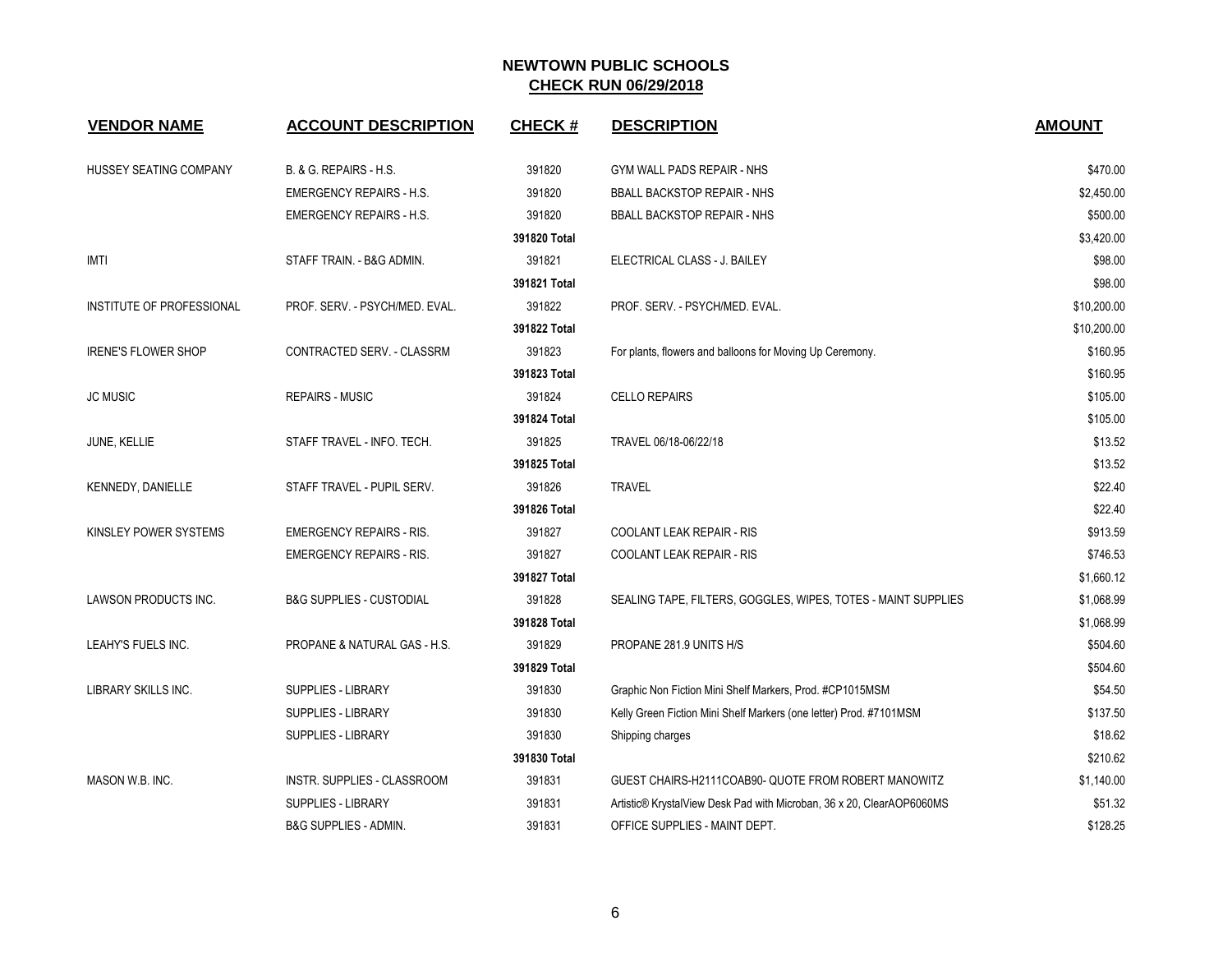| <b>VENDOR NAME</b>        | <b>ACCOUNT DESCRIPTION</b>       | <b>CHECK#</b> | <b>DESCRIPTION</b>                                   | <b>AMOUNT</b> |
|---------------------------|----------------------------------|---------------|------------------------------------------------------|---------------|
| MASON W.B. INC.           | OFF. SUPPLIES - H.S.             | 391831        | Miscellaneous Office Supplies for Health Offices     | \$249.09      |
|                           | OFF. SUPPLIES - PUPIL SERV.      | 391831        | labels                                               | \$8.88        |
|                           |                                  | 391831 Total  |                                                      | \$1,577.54    |
| MASOTTA, ERIN             | INSTR. SUPPLIES - WORLD LANG.    | 391832        | <b>IMMERSION DAY</b>                                 | \$12.97       |
|                           |                                  | 391832 Total  |                                                      | \$12.97       |
| MEYER WILLIAM B.INC.      | <b>PROF. SERV. - B. &amp; G.</b> | 391833        | RELOCATE REFRIGERATOR                                | \$900.00      |
|                           |                                  | 391833 Total  |                                                      | \$900.00      |
| MILES, STACIE             | STAFF TRAVEL - PUPIL SERV.       | 391834        | <b>TRAVEL MARCH 2018 - JUNE 2018</b>                 | \$84.26       |
|                           |                                  | 391834 Total  |                                                      | \$84.26       |
| <b>MITCHELL</b>           | FUEL FOR VEHICLES - TRANS.       | 391835        | PROPANE FOR BUSES FROM JANUARY THROUGH JUNE          | \$1,031.02    |
|                           | FUEL FOR VEHICLES - TRANS.       | 391835        | JUNE PROPANE FOR BUSES AT NEW RATE                   | \$320.57      |
|                           |                                  | 391835 Total  |                                                      | \$1,351.59    |
| MORSE & CO, E.A.          | REPAIRS - CUSTODIAL              | 391836        | <b>CUSTODIAN MACHINE REPAIRS - NHS</b>               | \$235.50      |
|                           | <b>REPAIRS - CUSTODIAL</b>       | 391836        | <b>CUSTODIAL MACHINE REPAIRS - HAWL</b>              | \$624.00      |
|                           |                                  | 391836 Total  |                                                      | \$859.50      |
| NAGEL ELECTRIC LLC        | <b>EMERGENCY REPAIRS - H.S.</b>  | 391837        | SHORT IN MAIN DISTRIBUTION SYSTEM TRIPPING OUT - NHS | \$468.00      |
|                           |                                  | 391837 Total  |                                                      | \$468.00      |
| NEWTOWN BOE CUSTODIAN     | CONTRACTED SERV. - B.O.E.        | 391838        | <b>CROWN TROPHY</b>                                  | \$221.00      |
|                           |                                  | 391838 Total  |                                                      | \$221.00      |
| NEWTOWN CULINARY DEPT.    | CONTRACTED SERV. - B.O.E.        | 391839        | <b>BREAKFAST</b>                                     | \$225.00      |
|                           |                                  | 391839 Total  |                                                      | \$225.00      |
| NEWTOWN FLORIST OF CT. LL | OFF. SUPPLIES - ADMIN.           | 391840        | <b>FLOWERS GRADUATION</b>                            | \$1,500.00    |
|                           |                                  | 391840 Total  |                                                      | \$1,500.00    |
| NEWTOWN FOOD SERVICES     | CONTRACTED SERV. - B.O.E.        | 391841        | <b>BOE SETUP</b>                                     | \$175.00      |
|                           |                                  | 391841 Total  |                                                      | \$175.00      |
| NEWTOWN HARDWARE          | <b>B&amp;G SUPPLIES - MAINT.</b> | 391842        | MAINT SUPPLIES - MAY/JUN 2018                        | \$51.27       |
|                           | <b>B&amp;G SUPPLIES - MAINT.</b> | 391842        | MAINT SUPPLIES - MAY/JUN 2018                        | \$3.05        |
|                           | <b>B&amp;G SUPPLIES - MAINT.</b> | 391842        | MAINT SUPPLIES - MAY/JUN 2018                        | \$16.01       |
|                           | <b>B&amp;G SUPPLIES - MAINT.</b> | 391842        | MAINT SUPPLIES - MAY/JUN 2018                        | \$46.76       |
|                           | <b>B&amp;G SUPPLIES - MAINT.</b> | 391842        | MAINT SUPPLIES - MAY/JUN 2018                        | \$35.09       |
|                           | <b>B&amp;G SUPPLIES - MAINT.</b> | 391842        | MAINT SUPPLIES - MAY/JUN 2018                        | \$69.25       |
|                           | <b>B&amp;G SUPPLIES - MAINT.</b> | 391842        | MAINT SUPPLIES - MAY/JUN 2018                        | \$37.74       |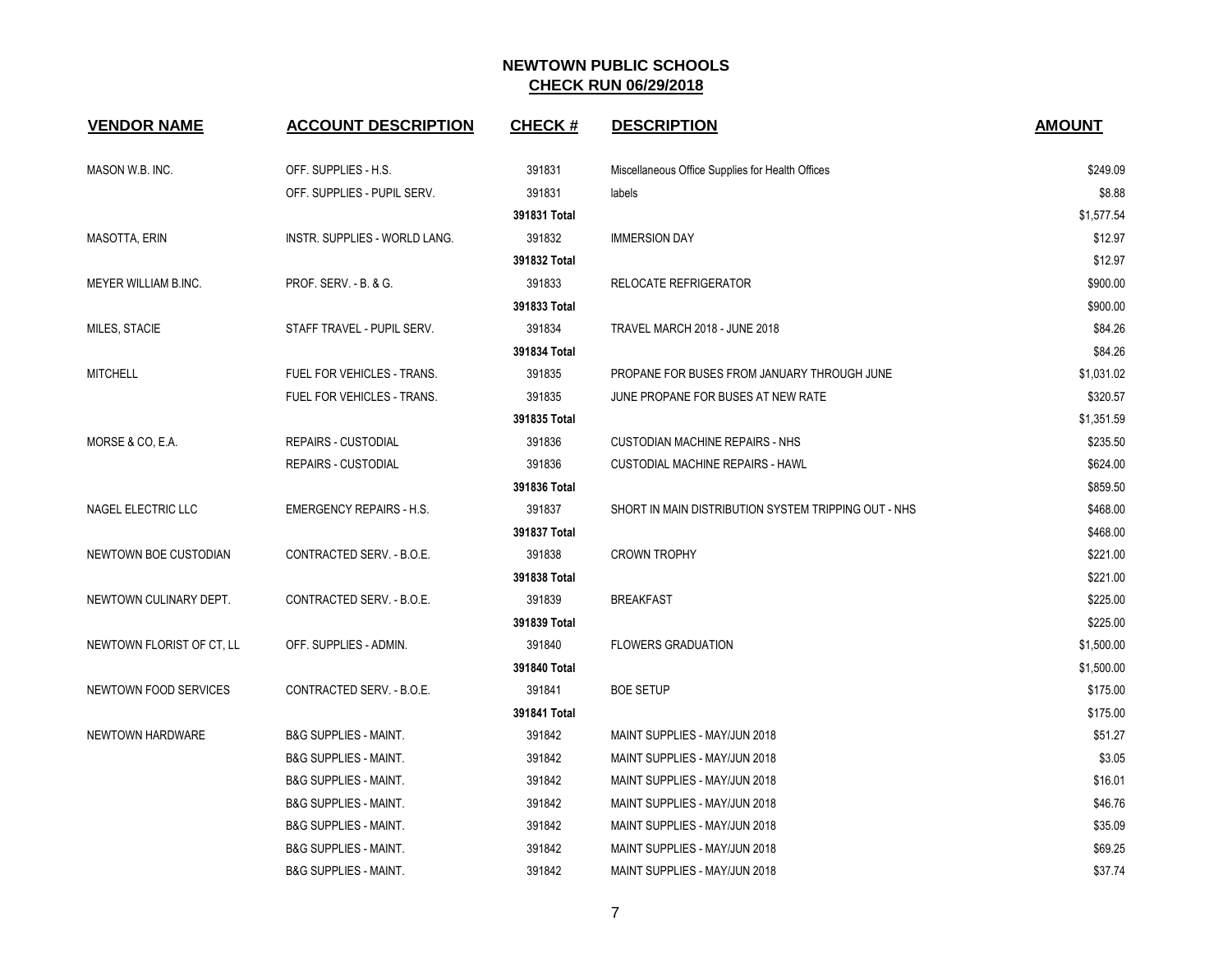| <b>VENDOR NAME</b>        | <b>ACCOUNT DESCRIPTION</b>         | <b>CHECK#</b> | <b>DESCRIPTION</b>                      | <b>AMOUNT</b> |
|---------------------------|------------------------------------|---------------|-----------------------------------------|---------------|
| NEWTOWN HARDWARE          | <b>B&amp;G SUPPLIES - MAINT.</b>   | 391842        | MAINT SUPPLIES - MAY/JUN 2018           | \$11.68       |
|                           | <b>B&amp;G SUPPLIES - MAINT.</b>   | 391842        | MAINT SUPPLIES - MAY/JUN 2018           | \$52.14       |
|                           | <b>B&amp;G SUPPLIES - MAINT.</b>   | 391842        | MAINT SUPPLIES - MAY/JUN 2018           | \$35.98       |
|                           | <b>B&amp;G SUPPLIES - MAINT.</b>   | 391842        | MAINT SUPPLIES - MAY/JUN 2018           | \$25.58       |
|                           | <b>B&amp;G SUPPLIES - MAINT.</b>   | 391842        | MAINT SUPPLIES - MAY/JUN 2018           | \$13.04       |
|                           | <b>B&amp;G SUPPLIES - MAINT.</b>   | 391842        | MAINT SUPPLIES - MAY/JUN 2018           | \$59.17       |
|                           | <b>B&amp;G SUPPLIES - MAINT.</b>   | 391842        | MAINT SUPPLIES - MAY/JUN 2018           | \$6.44        |
|                           | <b>B&amp;G SUPPLIES - MAINT.</b>   | 391842        | MAINT SUPPLIES - MAY/JUN 2018           | \$11.14       |
|                           | <b>B&amp;G SUPPLIES - MAINT.</b>   | 391842        | MAINT SUPPLIES - MAY/JUN 2018           | \$29.83       |
|                           | <b>B&amp;G SUPPLIES - MAINT.</b>   | 391842        | MAINT SUPPLIES - MAY/JUN 2018           | \$80.08       |
|                           | INSTR. SUPPLIES - SPORTS           | 391842        | Ref. 10404                              | (\$27.80)     |
|                           | <b>INSTR. SUPPLIES - SPORTS</b>    | 391842        | Ref. 10404                              | \$19.26       |
|                           | <b>INSTR. SUPPLIES - SPORTS</b>    | 391842        | Ref. 10404                              | \$72.46       |
|                           | <b>INSTR. SUPPLIES - SPORTS</b>    | 391842        | Ref. 10404                              | \$33.83       |
|                           | INSTR. SUPPLIES - SPORTS           | 391842        | Ref. 10404                              | \$9.98        |
|                           | <b>INSTR. SUPPLIES - SPORTS</b>    | 391842        | Ref. 10404                              | \$36.75       |
|                           | <b>INSTR. SUPPLIES - SPORTS</b>    | 391842        | Ref. 10404                              | \$71.97       |
|                           |                                    | 391842 Total  |                                         | \$800.70      |
| NEWTOWN HIGH SCHOOL       | CONTRACTED SERV. - B.O.E.          | 391843        | FOOD FOR ZELLER STUDENTS                | \$29.25       |
|                           |                                    | 391843 Total  |                                         | \$29.25       |
| NEWTOWN MIDDLE SCHOOL     | CONTRACTED SERV. - CLASSRM         | 391844        | For dinner between Moving Up Ceremonies | \$170.00      |
|                           | <b>INSTR. SUPPLIES - CLASSROOM</b> | 391844        | For end of year items.                  | \$109.00      |
|                           |                                    | 391844 Total  |                                         | \$279.00      |
| NEWTOWN POLICE DEPT.      | EXTRA WORK - ARMED OFFICERS        | 391845        | <b>TRAFFIC AGENT</b>                    | \$2,070.30    |
|                           |                                    | 391845 Total  |                                         | \$2,070.30    |
| NYA SPORTS & FITNESS CENT | PROF. SERV. - TRANSITIONAL         | 391846        | PROF. SERV. - TRANSITIONAL              | \$585.00      |
|                           |                                    | 391846 Total  |                                         | \$585.00      |
| ON-SITE SHREDDING         | CONTRACTED SERV. - BUS. SERV.      | 391847        | SHREDDING SERV 2017/18 C/O              | \$50.00       |
|                           | OFF. SUPPLIES - ADMIN.             | 391847        | SHREDDING SERV 2017/18 C/O              | \$60.00       |
|                           | <b>INSTR. SUPPLIES - CLASSROOM</b> | 391847        | SHREDDING SERV 2017/18 C/O              | \$25.00       |
|                           |                                    | 391847 Total  |                                         | \$135.00      |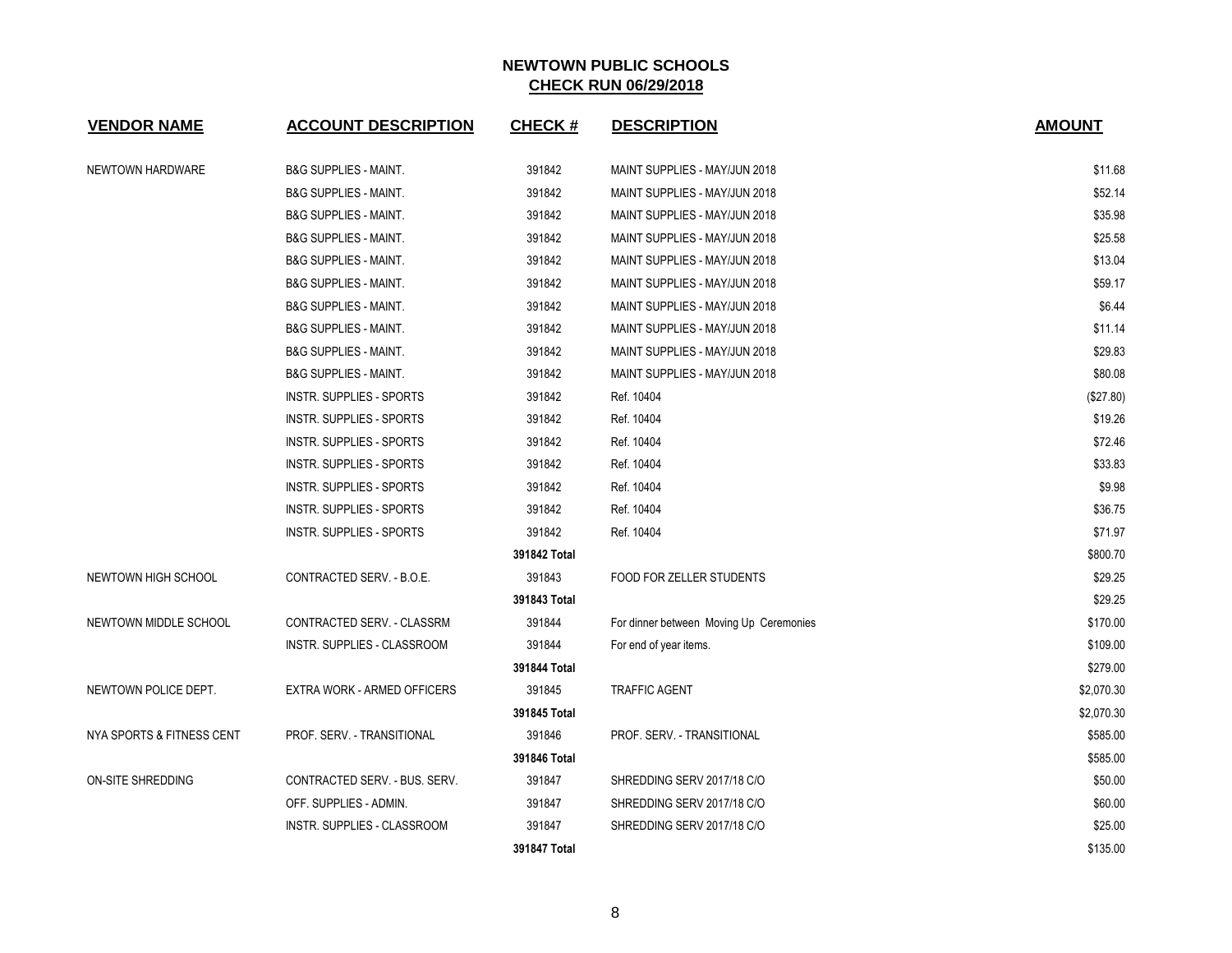| <b>VENDOR NAME</b>       | <b>ACCOUNT DESCRIPTION</b>          | <b>CHECK#</b> | <b>DESCRIPTION</b>                                              | <b>AMOUNT</b> |
|--------------------------|-------------------------------------|---------------|-----------------------------------------------------------------|---------------|
| OTIS ELEVATOR COMPANY    | B. & G. REPAIRS - H.                | 391848        | ELEVATOR REPAIRS - HAWLEY                                       | \$371.75      |
|                          | B. & G. REPAIRS - H.                | 391848        | ELEVATOR REPAIRS - HAWLEY                                       | \$314.50      |
|                          |                                     | 391848 Total  |                                                                 | \$686.25      |
| PCM-G                    | INSTR. SUPPLIES - COMPUTER ED.      | 391849        | Chrome Book Carts Free shipping                                 | \$1,990.00    |
|                          |                                     | 391849 Total  |                                                                 | \$1,990.00    |
| PESCARMONA, THOMAS       | STAFF TRAVEL - CLASSROOM            | 391850        | <b>TRAVEL MET MUSEUM</b>                                        | \$106.61      |
|                          |                                     | 391850 Total  |                                                                 | \$106.61      |
| PETTY CASH - C/O         | STAFF TRAIN. - STAFF DEVELOP.       | 391851        | PETTY CASH                                                      | \$40.68       |
|                          | CONTRACTED SERV. - SUPER.           | 391851        | PETTY CASH                                                      | \$40.00       |
|                          | OFF. SUPPLIES - SUPER.              | 391851        | PETTY CASH                                                      | \$57.37       |
|                          | CONTRACTED SERV. - B.O.E.           | 391851        | PETTY CASH                                                      | \$40.00       |
|                          | OFF /MEETING SUPPLIES - B.O.E.      | 391851        | PETTY CASH                                                      | \$18.68       |
|                          |                                     | 391851 Total  |                                                                 | \$196.73      |
| PETTY CASH - M/S         | OFF. SUPPLIES - ADMIN.              | 391852        | PETTY CASH                                                      | \$146.00      |
|                          | POSTAGE - GUIDANCE                  | 391852        | PETTY CASH                                                      | \$36.12       |
|                          | INSTR. SUPPLIES - GUIDANCE          | 391852        | PETTY CASH                                                      | \$20.04       |
|                          |                                     | 391852 Total  |                                                                 | \$202.16      |
| PETTY CASH - P/P         | <b>INSTR. SUPPLIES - GIFTED</b>     | 391853        | PETTY CASH                                                      | \$185.00      |
|                          | INSTR. SUPPLIES - SP. ED. PREK-8    | 391853        | PETTY CASH                                                      | \$10.27       |
|                          |                                     | 391853 Total  |                                                                 | \$195.27      |
| PETTY CASH - S/H         | POSTAGE - ADMIN.                    | 391854        | PETTY CASH                                                      | \$11.15       |
|                          |                                     | 391854 Total  |                                                                 | \$11.15       |
| PETTY CASH - SPEC ED M/S | INSTR. SUPPLIES - TRANSITIONAL      | 391855        | PETTY CASH                                                      | \$265.82      |
|                          |                                     | 391855 Total  |                                                                 | \$265.82      |
| PETTY, DENNIS            | <b>B&amp;G SUPPLIES - CUSTODIAL</b> | 391856        | SHOES (80674)                                                   | \$132.94      |
|                          |                                     | 391856 Total  |                                                                 | \$132.94      |
| PIONEER VALLEY BOOKS     | INSTR. SUPPLIES - CLASSROOM         | 391857        | Ast classroom books, see attached                               | \$1,365.00    |
|                          | INSTR. SUPPLIES - CLASSROOM         | 391857        | shipping                                                        | \$109.20      |
|                          | TEXTBOOKS - CLASSROOM               | 391857        | NFC2ap Non Fiction Classic Bundle, DISCOUNT CODE NF- 15-618     | \$295.00      |
|                          | TEXTBOOKS - CLASSROOM               | 391857        | CBC-LOWER-ap Chapter Book Bundle for early transitional readers | \$250.00      |
|                          | TEXTBOOKS - CLASSROOM               | 391857        | <b>SHIPPING</b>                                                 | \$54.50       |
|                          |                                     | 391857 Total  |                                                                 | \$2,073.70    |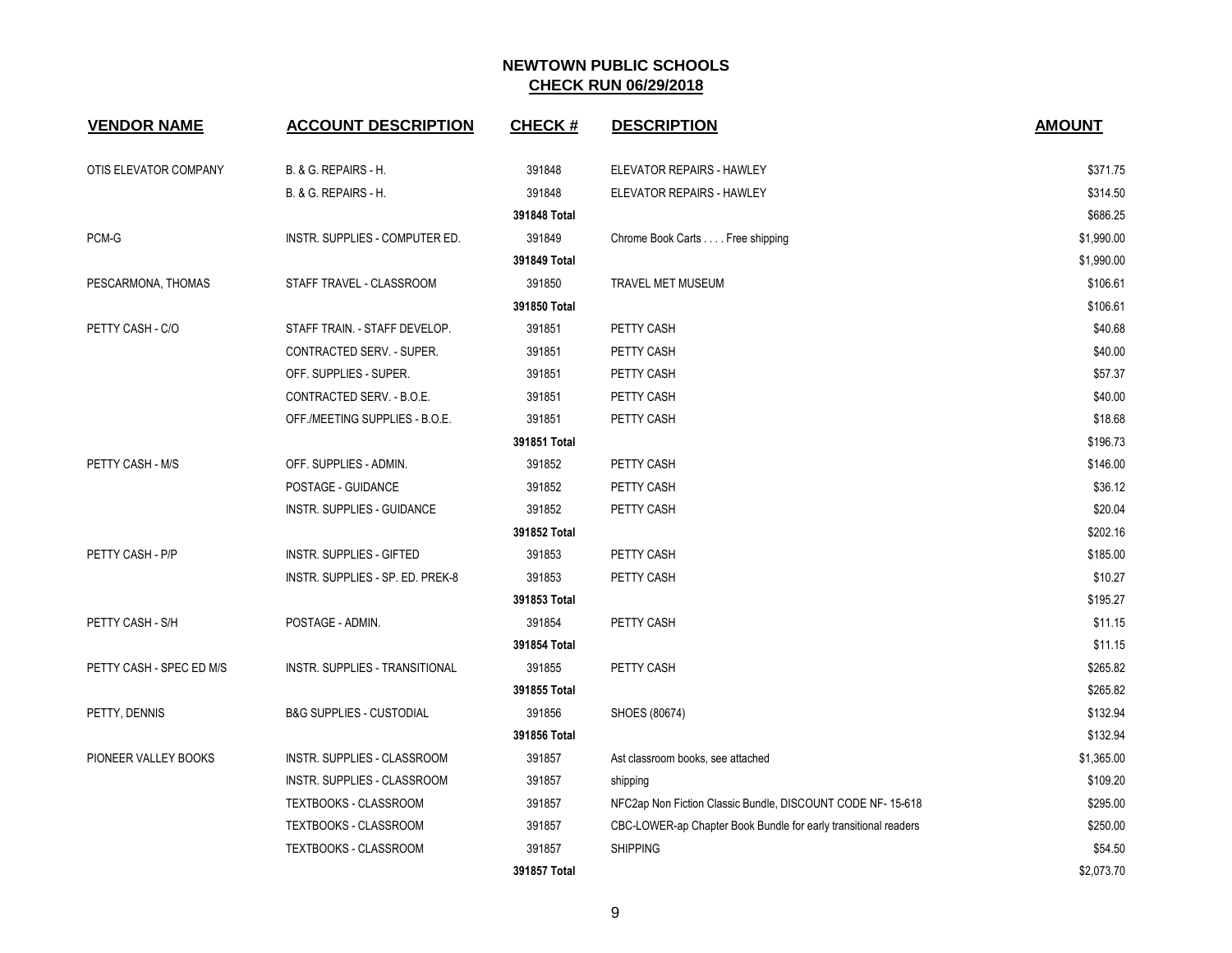| <b>VENDOR NAME</b>           | <b>ACCOUNT DESCRIPTION</b>          | <b>CHECK#</b> | <b>DESCRIPTION</b>                     | <b>AMOUNT</b> |
|------------------------------|-------------------------------------|---------------|----------------------------------------|---------------|
| POMPANO, MARK J.             | STAFF TRAVEL - SECURITY             | 391858        | TRAVEL MAY-JUNE 2018                   | \$228.90      |
|                              |                                     | 391858 Total  |                                        | \$228.90      |
| PROACTIVE SPORTS MEDICINE    | CONTRACTED SERV. - SPORTS           | 391859        | <b>TRAINING SERVICES</b>               | \$912.50      |
|                              |                                     | 391859 Total  |                                        | \$912.50      |
| PURCELL, MARK                | <b>B&amp;G SUPPLIES - CUSTODIAL</b> | 391860        | SHOES (80674)                          | \$148.99      |
|                              |                                     | 391860 Total  |                                        | \$148.99      |
| <b>QUINNIPIAC UNIVERSITY</b> | UNIVERSITY INTERNS                  | 391861        | <b>INTERNED 2018 SPRING SEMESTER</b>   | \$3,000.00    |
|                              |                                     | 391861 Total  |                                        | \$3,000.00    |
| RADACHOWSKY, JENNIFER        | STAFF TRAVEL - PUPIL SERV.          | 391862        | TRAVEL JUNE 2018                       | \$47.09       |
|                              |                                     | 391862 Total  |                                        | \$47.09       |
| RODRIGUEZ, ROBERTO           | <b>B&amp;G SUPPLIES - CUSTODIAL</b> | 391863        | SHOES (80674)                          | \$150.00      |
|                              |                                     | 391863 Total  |                                        | \$150.00      |
| SANTOS, NELSON M.            | STAFF TRAVEL - INFO. TECH.          | 391864        | Intradistrict travel between buildings | \$49.00       |
|                              |                                     | 391864 Total  |                                        | \$49.00       |
| SAVINO, ERIC                 | STAFF TRAVEL - CLASSROOM            | 391865        | TRAVEL JUNE 2018                       | \$15.26       |
|                              |                                     | 391865 Total  |                                        | \$15.26       |
| SCHOOL HEALTH CORPORATION    | MEDICAL SUPPLIES - ELEM.            | 391866        | Medical Supplies - See Attached List   | \$345.21      |
|                              | MEDICAL SUPPLIES - ELEM.            | 391866        | See Attached List                      | \$808.71      |
|                              | MEDICAL SUPPLIES - ELEM.            | 391866        | See Attached List                      | \$288.42      |
|                              | MEDICAL SUPPLIES - ELEM.            | 391866        | See Attached List                      | \$3.55        |
|                              | MEDICAL SUPPLIES - H.S.             | 391866        | See Attached List                      | \$669.67      |
|                              | MEDICAL SUPPLIES - ELEM.            | 391866        | Medical Supplies - See Attached List   | \$884.96      |
|                              | MEDICAL SUPPLIES - ELEM.            | 391866        | Medical Supplies - See Attached List   | \$46.39       |
|                              | OFF. SUPPLIES - ELEM.               | 391866        | Varsity Couch (Cot) for Nurses Office  | \$931.50      |
|                              | OFF. SUPPLIES - ELEM.               | 391866        | Oversize Shipping Cost                 | \$30.00       |
|                              | MEDICAL SUPPLIES - H.S.             | 391866        | Medical Supplies - See Attached        | \$356.36      |
|                              |                                     | 391866 Total  |                                        | \$4,364.77    |
| SELECT PHYSICAL THERAPY H    | MEDICAL INS. PREMIUMS               | 391867        | POST OFFER                             | \$350.00      |
|                              |                                     | 391867 Total  |                                        | \$350.00      |
| <b>PRIVATE</b>               | TUITION - OUT-OF-DISTRICT           | 391868        | TUITION - OUT-OF-DISTRICT              | \$13,750.00   |
|                              |                                     | 391868 Total  |                                        | \$13,750.00   |